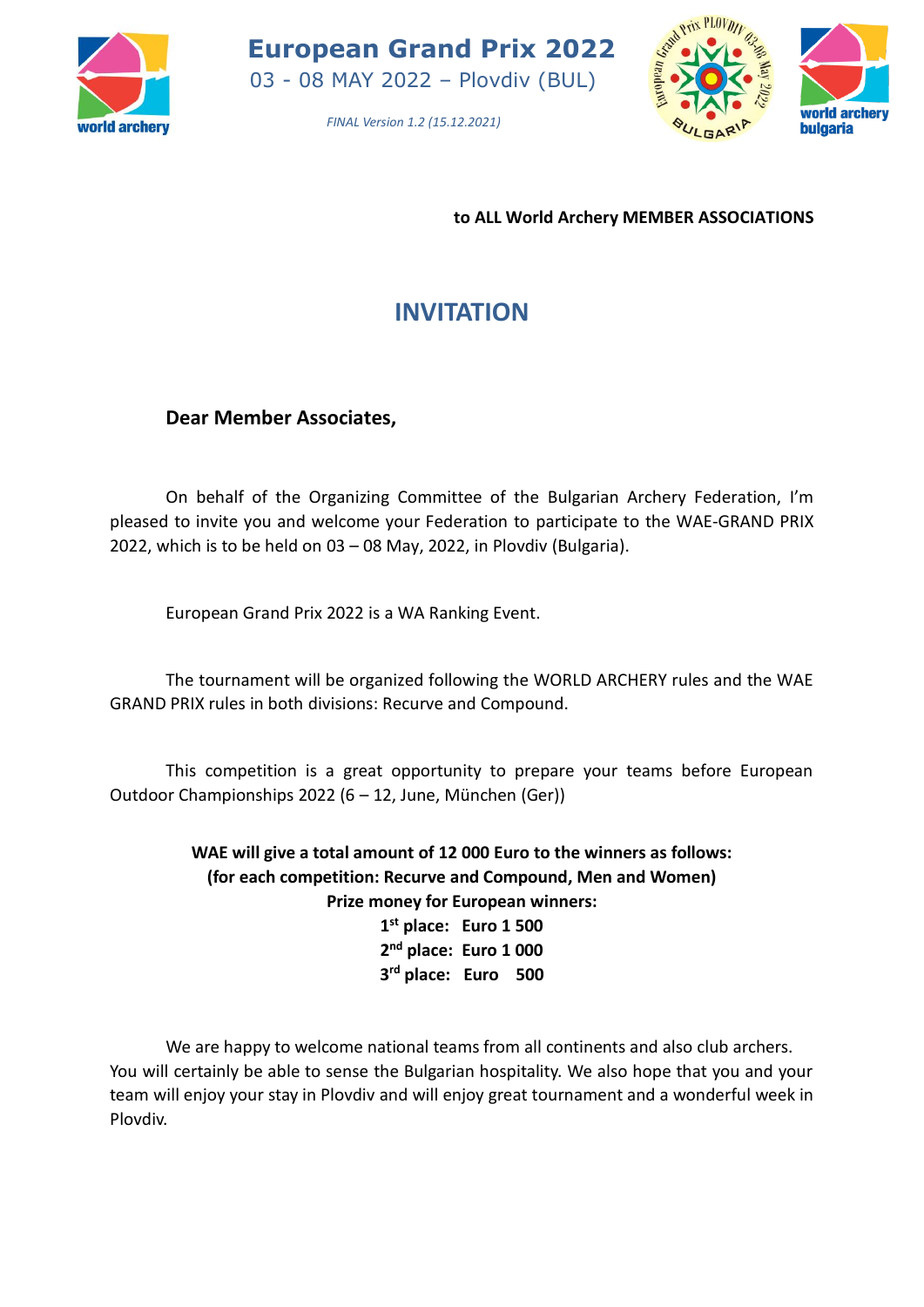



*FINAL Version 1.2 (15.12.2021)*

To register participation, please complete all necessary sections in WAREOS within the stated deadlines:

| <b>Registration opening deadline</b>         | 20 December 2021     |
|----------------------------------------------|----------------------|
| <b>Preliminary Entries</b>                   | 3 February 2022      |
| <b>Final Entries</b>                         | <b>11 April 2022</b> |
| <b>Preliminary Hotel Reservation</b>         | <b>7 March 2022</b>  |
| <b>50% Hotel Reservation</b>                 | <b>7 March 2022</b>  |
| <b>Visa Support</b>                          | <b>7 March 2022</b>  |
| <b>Transportation</b>                        | <b>11 April 2022</b> |
| <b>Final Hotel Reservation &amp; Payment</b> | <b>11 April 2022</b> |
| <b>Final Payment</b>                         | <b>11 April 2022</b> |
| <b>Full refund cancellation deadline*</b>    | <b>11 April 2022</b> |

\*After this deadline, the LOC is allowed to retain all amounts due by the Member Association

Looking forward to welcoming you in Plovdiv!

Sincerely yours,

Mr. Atanas Temelkov

President of Bulgarian Archery Federation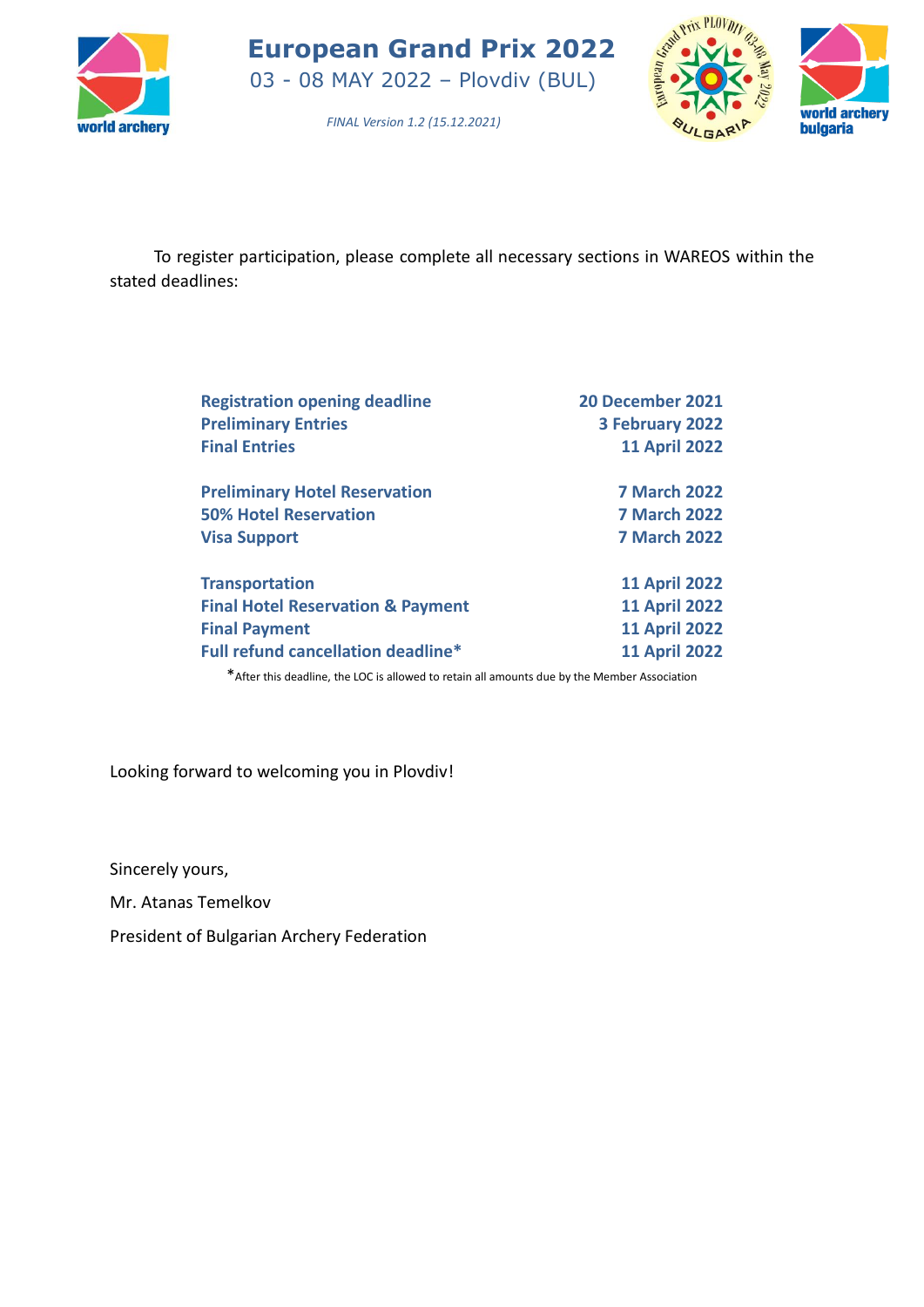

03 - 08 MAY 2022 – Plovdiv (BUL)



*FINAL Version 1.2 (15.12.2021)*

## **PRELIMINARY PROGRAM**

| $DAY - 1$        | <b>Sunday</b>                  | Arrival of participants.                             |
|------------------|--------------------------------|------------------------------------------------------|
|                  | 01 May 2022                    | Practice field and local transport available.        |
|                  | <b>Monday</b>                  | Arrival of participants.                             |
| DAY 0            | 02 May 2022                    | Accreditation.                                       |
|                  |                                | Practice field and local transport available.        |
|                  | <b>Tuesday</b>                 | Official practice, Equipment inspection.             |
| DAY <sub>1</sub> | 03 May 2022                    | Team Managers' Meeting.                              |
|                  |                                | <b>Opening Ceremony (If any)</b>                     |
| DAY <sub>2</sub> | <b>Wednesday</b>               | Qualifications 70m Round Recurve and 50m Compound    |
|                  | 04 May 2022                    | Practice field and local transport available.        |
|                  |                                | Elimination Individual Round till semi finals        |
| DAY <sub>3</sub> | <b>Thursday</b><br>05 May 2022 | <b>Mixed Team Eliminations</b>                       |
|                  |                                | <b>All divisions</b>                                 |
| DAY 4            | <b>Friday</b>                  | Teams and Mixed Teams Elimination Round and Finals.  |
|                  | 06 May 2022                    | <b>Award Ceremony for Teams and Mixed Teams</b>      |
|                  |                                | <b>Individual Finals</b>                             |
| DAY <sub>5</sub> | <b>Saturday</b>                | Award Ceremony for Individual, Teams and Mixed Teams |
|                  | 07 May 2022                    | Closing Party (If any)                               |
| DAY <sub>6</sub> | <b>Sunday</b>                  |                                                      |
|                  | 08 May 2022                    | Departure of teams                                   |

A maximum number of **6 men** and **6 women** per country can be registered into each division of the event.

The host country may enter the maximum of **8 men** and **8 women** per division.

## **NOTE:**

This preliminary program is subject to change according to the number of participants and TV requirements. All changes to the program will be published and informed to all participants in good time.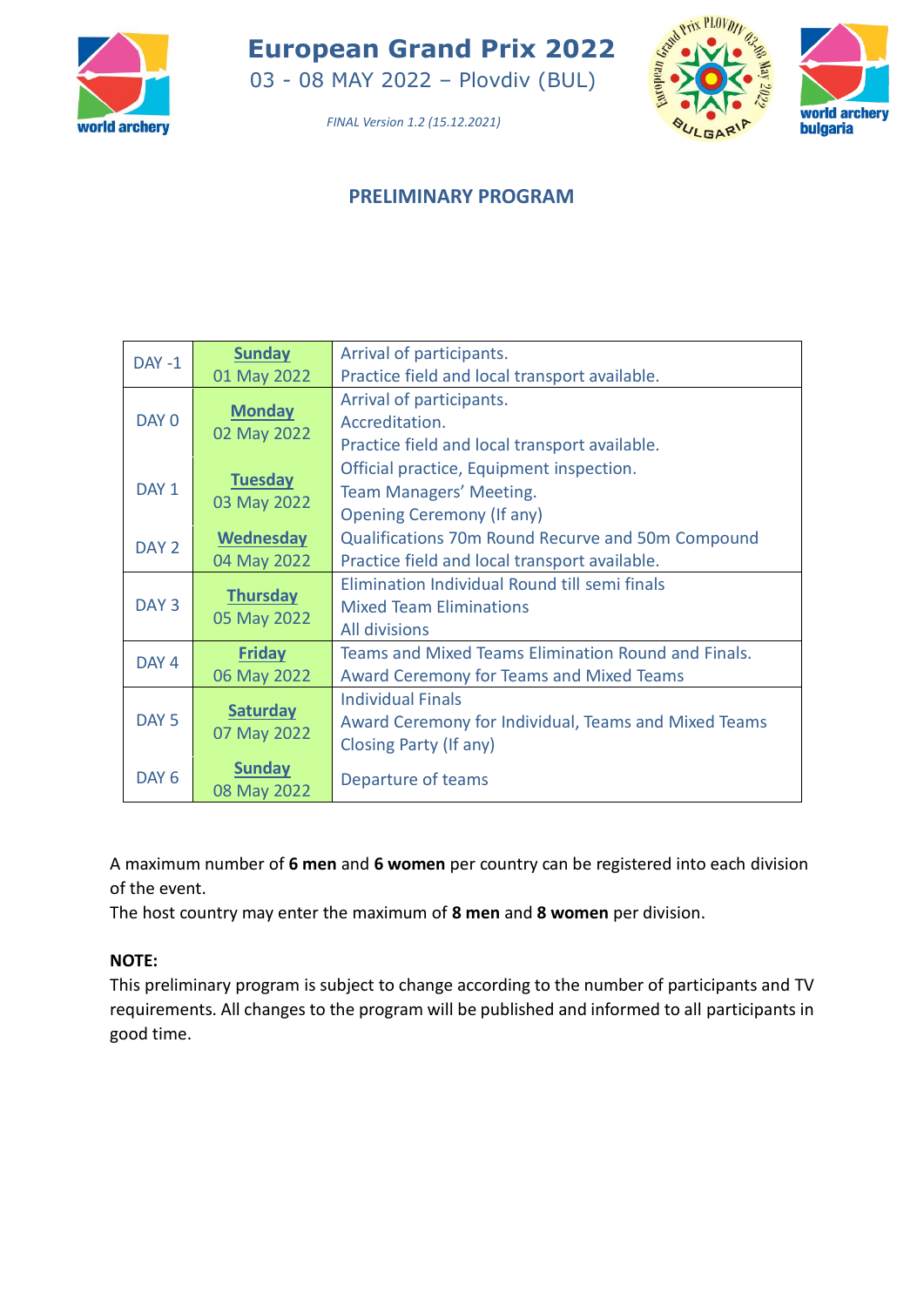

03 - 08 MAY 2022 – Plovdiv (BUL)



*FINAL Version 1.2 (15.12.2021)*

# **PRELIMINARY & FINAL REGISTRATION**

All entries, accommodation reservations, transport needs, flight arrival/departure information and visa invitation letter requests are to be completed using the World Archery Online Registration System WAREOS [https://extranet.worldarchery.sport.](https://extranet.worldarchery.sport/) This system handles the entire registration process for this event. No entry forms, hotel reservations or transportation forms will be accepted; all information must be entered into WAREOS.

Member associations can login to WAREOS at [http://extranet.worldarchery.sport](http://extranet.worldarchery.sport/) with the username and password assigned by World Archery. After entering WAREOS, selecting the event from the list will allow a member association to register their athletes. Select/press the "Entries" button to see the list of categories in the event. Select/press the "category" to enter the athlete and official numbers/details participating for that event. A WAREOS User Manual can be downloaded in PDF format (English) upon login.

Contact [wareos@archery.sport](mailto:wareos@archery.sport) with any questions regarding **technical problems on WAREOS**. For any question regarding the organization of the event (transport, accommodation, meals, invoices, visa etc.) please contact **directly the LOC**.

Athletes from a minimum of 4 different Member Associations shall be registered and participate in the event.

Member Associations can only use WAREOS to make any changes or amendments to entries and will be able to do so at any time. An email will automatically notify the Organising Committee and Member Association of any changes made in WAREOS.

| Starting date of online-registration with WAREOS is: | 20 December 2021 |
|------------------------------------------------------|------------------|
| <b>End of Preliminary registration:</b>              | 3 February 2022  |
| <b>End of Final registration:</b>                    | 11 April 2022    |

Please respect the stated deadlines.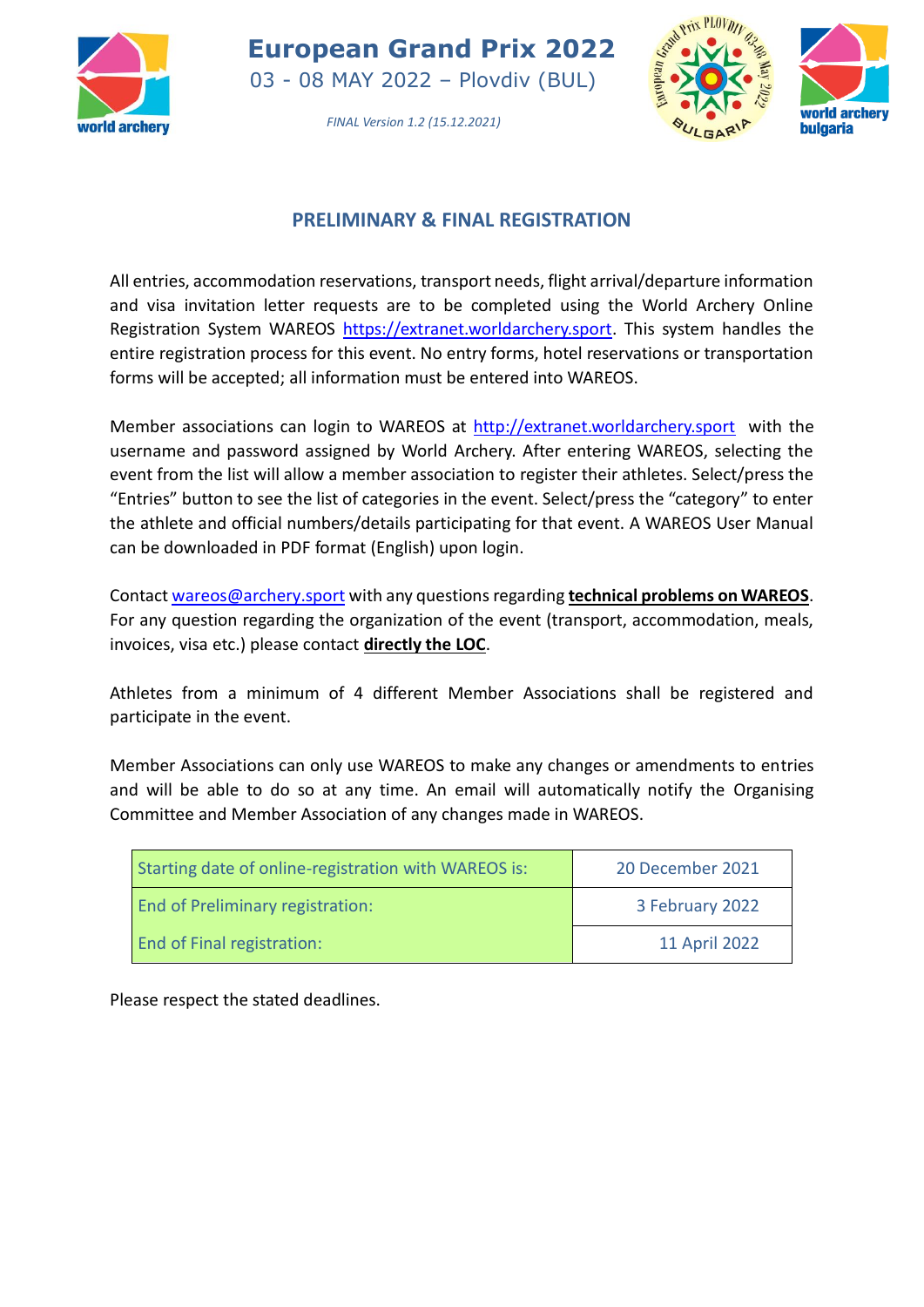

03 - 08 MAY 2022 – Plovdiv (BUL)



*FINAL Version 1.2 (15.12.2021)*

## **ENTRY FEES**

| Individuals: | 200 € / archer |
|--------------|----------------|
| Officials:   | 100 € / person |
| Team:        | $0 \in /$ team |
| Mixed Team:  | $0 \in /$ team |

## **ENTRY FEES IN NON-OFFICIAL HOTELS**

| Individuals: | 400 € / archer |
|--------------|----------------|
| Officials:   | 200 € / person |
| Team:        | $0 \in /$ team |
| Mixed Team:  | $0 \in /$ team |

\*There is no entry fee for teams and mixed teams.

Entry fees include daily local transport to and from the practice field to/from official hotels during the qualification, elimination and finals venues (timetable to be confirmed on site).

*\*The Entry fee includes the Closing Party meal (if any).* 

Any changes made after the deadlines specified or if entries differ by more than 4 athletes from the preliminary entries, the following penalty fees to will automatically be applied:

#### **PENALTY FEES TO BE PAID TO ORGANISING COMMITTEE (EURO)**

| Penalty fees for Late Entries (after final deadline):                                                                                                                       | 50 $\epsilon$ per entry |
|-----------------------------------------------------------------------------------------------------------------------------------------------------------------------------|-------------------------|
| <b>Penalty fees for not filling Preliminary entries</b>                                                                                                                     | 150 € per entry         |
| Penalty fee for differences between preliminary and final entries:<br>*If the difference between final and preliminary entries number is<br>more than 4 athletes/officials. | 150 € per entry         |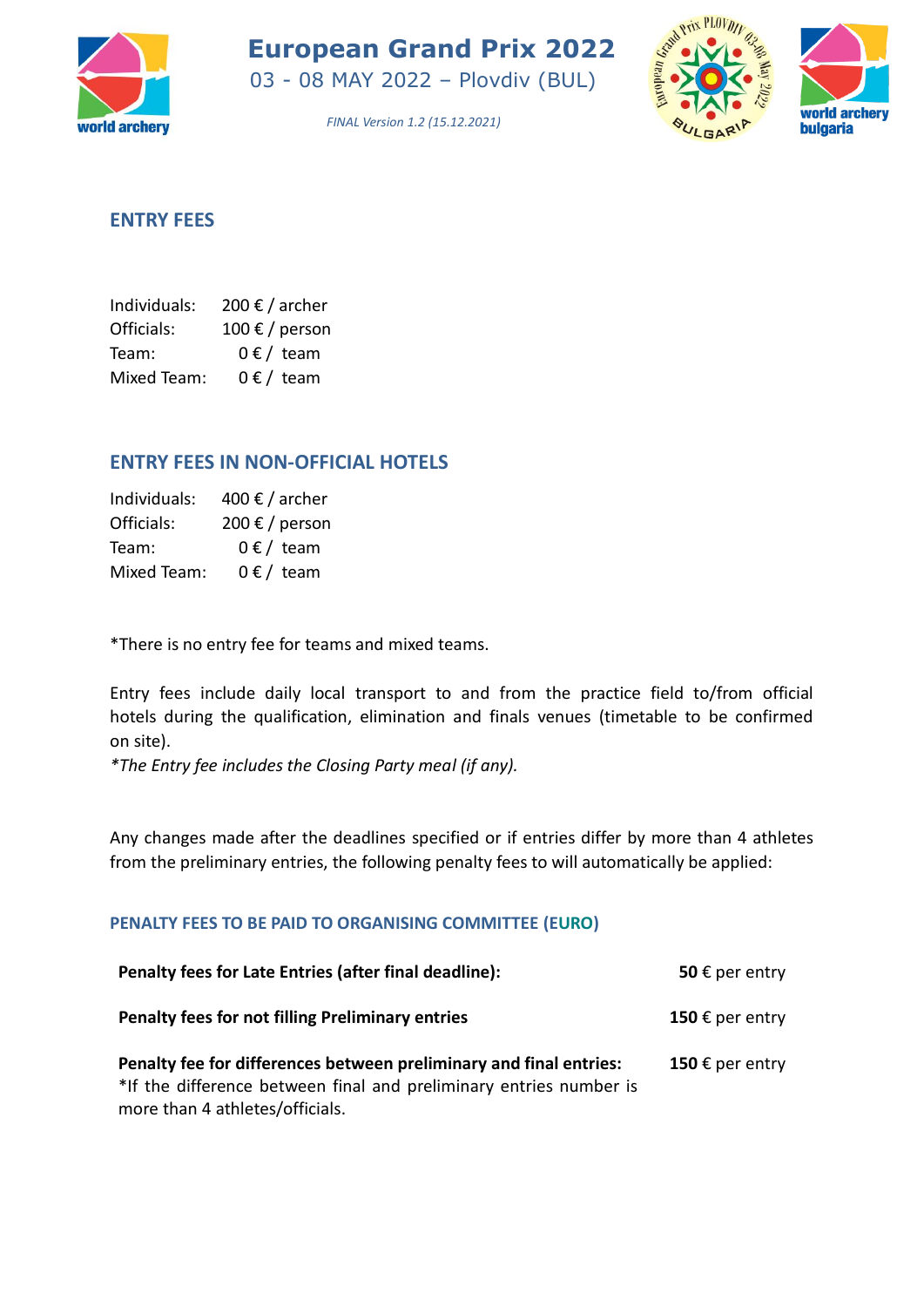

03 - 08 MAY 2022 – Plovdiv (BUL)



*FINAL Version 1.2 (15.12.2021)*

# **ACCOMMODATION & GENERAL INFORMATION**

The Official Hotels are GRAND HOTEL PLOVDIV and PARK HOTEL PLOVDIV. Hotels are especially selected by the organization for the event. Hotel allocations will be made on a 'first come-first serve' basis. Accommodation rates will offer full board meal menu. Reservation should be made before **7 March 2022**.

To confirm your hotel reservations, 50% deposit of the total amount is to be paid by a bank transfer to the Organizing Committee before **7 March 2022**. Reservations received after this date will be considered only according to availability and the room rate can change.

#### **THE ROOM RATES:**

- are in **Euro (€)** per room, per night
- including bed, breakfast, lunch, dinner with non-alcoholic drinks on the spot
- including free internet in hotel lobby
- Additional purchases in the hotel bar, café and mini bar is at own expense.\* \*All prices are including city tax.

Lunch during competition days will be served in the hotel.

#### **BOOKING NON-OFFICIAL HOTEL:**

Participants who may decide to book their accommodation at or with other hotels, i.e. nonofficial hotels, and not through the Local Organizing Committee (LOC), shall have to pay a double entry fee, and the LOC will not be responsible for providing transportation from those hotels to the venue (transport for these teams will be provided only to and from airport& train station). It is not possible to distribute any information at the non-official hotels, also.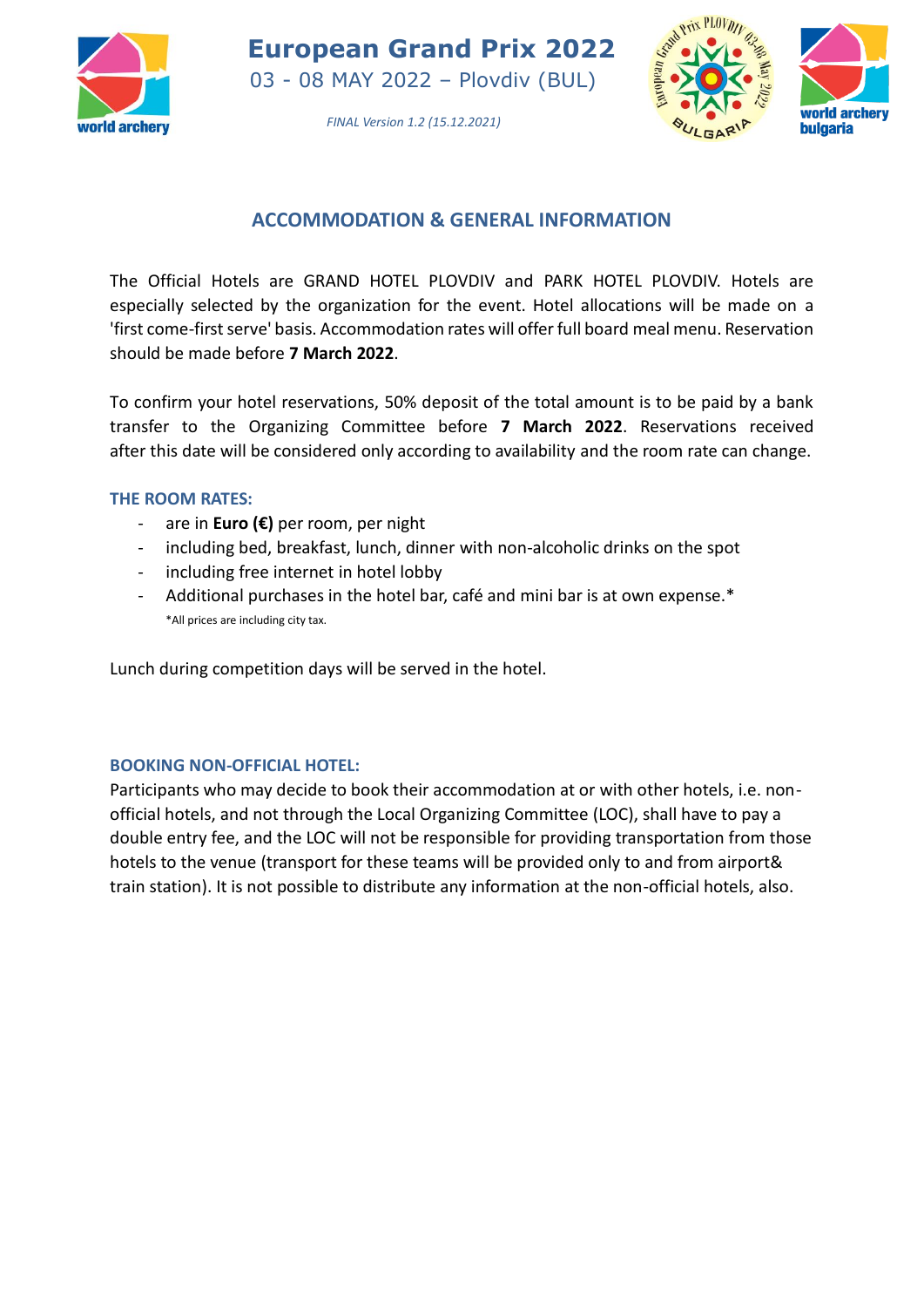

03 - 08 MAY 2022 – Plovdiv (BUL)



*FINAL Version 1.2 (15.12.2021)*

## **GRAND HOTEL PLOVDIV**

| <b>HOTEL</b>               | <b>CATEGORY</b> | Single room | Double room |
|----------------------------|-----------------|-------------|-------------|
| <b>GRAND HOTEL PLOVDIV</b> | 4****           | 119€        | 198€        |



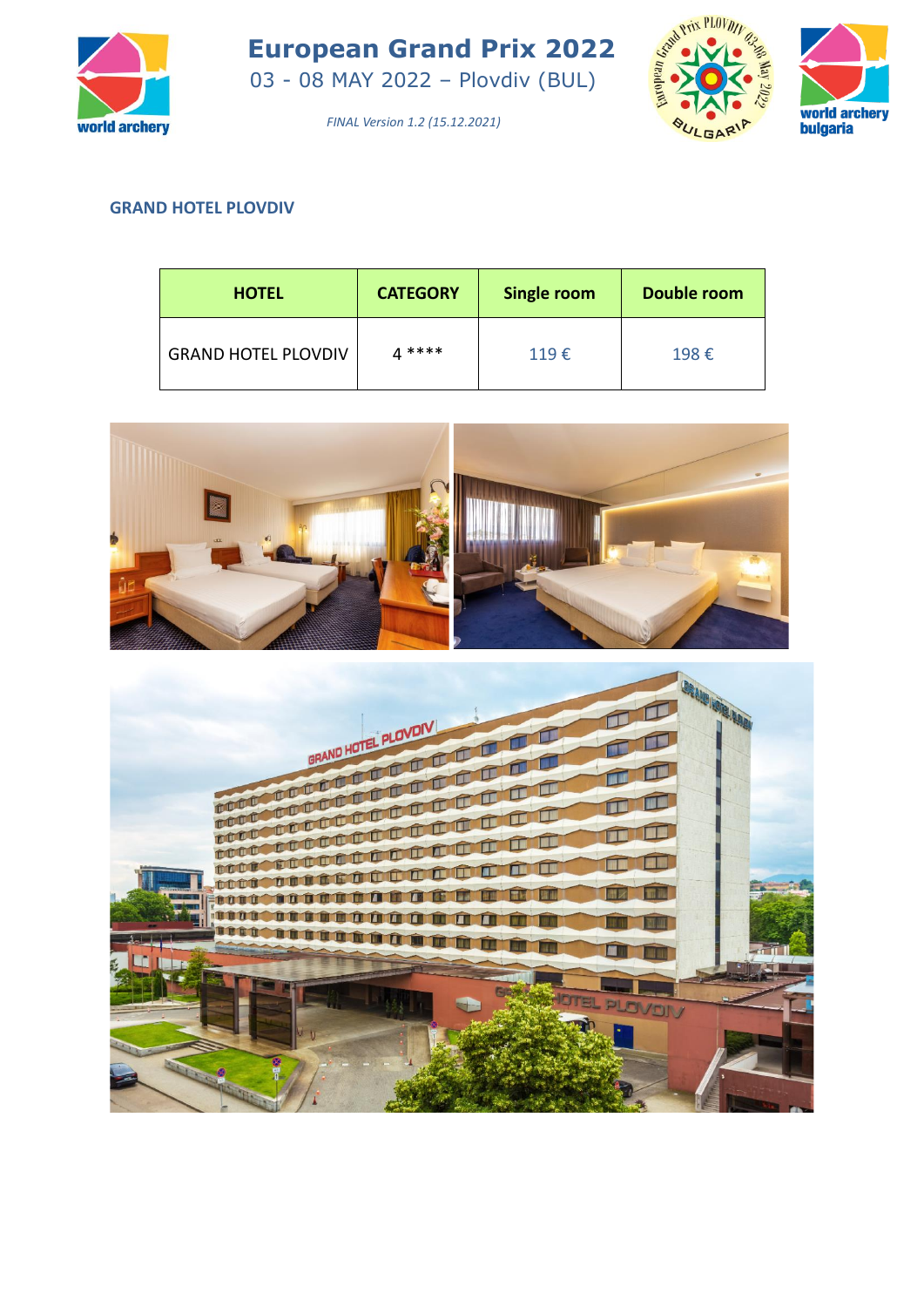

03 - 08 MAY 2022 – Plovdiv (BUL)



*FINAL Version 1.2 (15.12.2021)*

## **PARK HOTEL PLOVDIV**

| <b>HOTEL</b>       | <b>CATEGORY</b> | Single room | Double room |
|--------------------|-----------------|-------------|-------------|
| PARK HOTEL PLOVDIV | $2***$          | 109€        | 178€        |



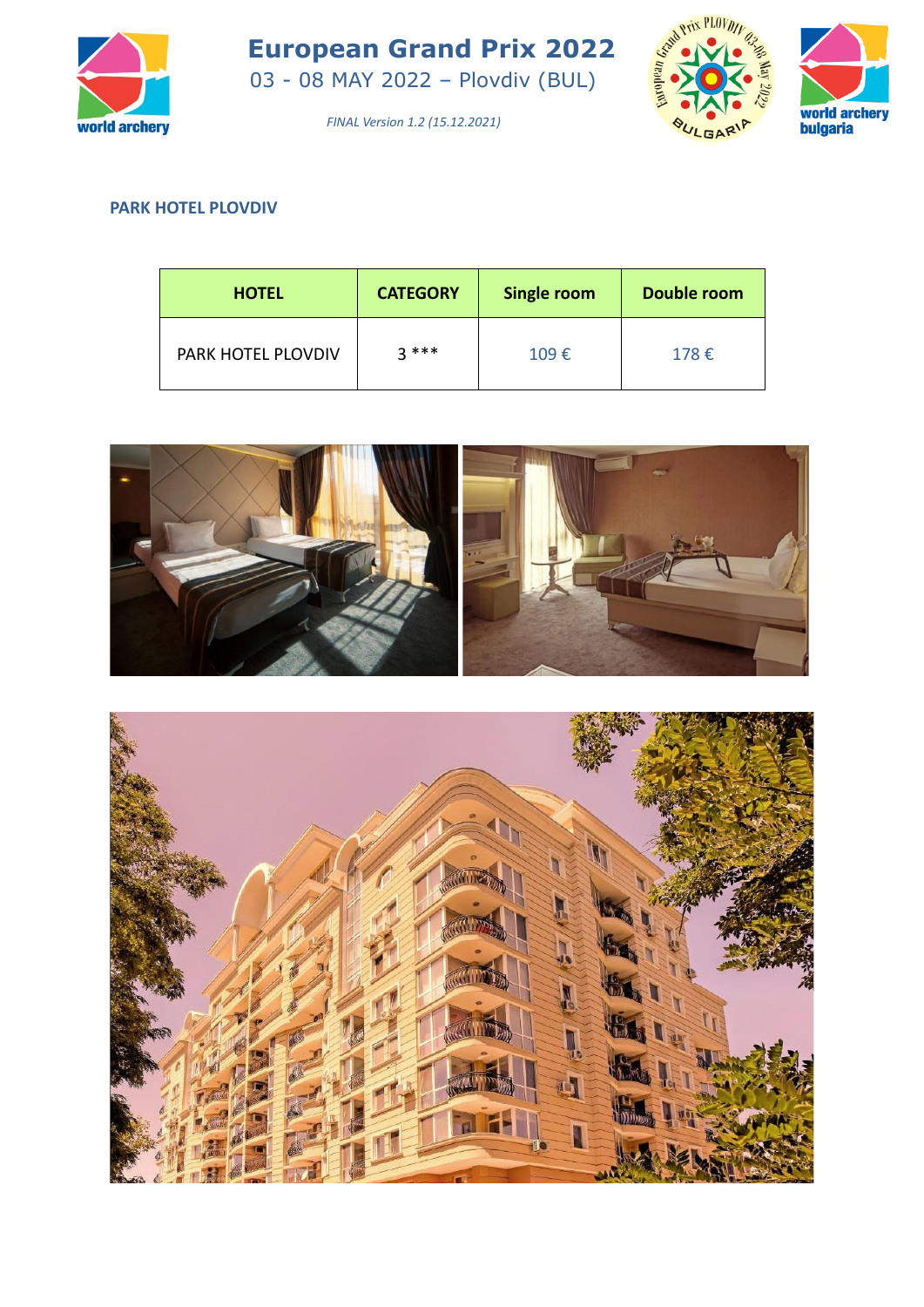

03 - 08 MAY 2022 – Plovdiv (BUL)



*FINAL Version 1.2 (15.12.2021)*

#### **TRANSPORTATION**

The OC will collect the teams from the two airports. You have to pay the transportation fee as follows:

| From SOFIA airport to Official Hotels – (one way):   | 40 €/person |
|------------------------------------------------------|-------------|
| From PLOVDIV airport to Official Hotels - (one way): | 10 €/person |

#### **The last date for the payment of the transportation fee is 11 April 2022.**

Between airports and hotel, the organizer will use buses, small buses, vans and cars, what will depend of number of persons scheduled for transportation. Transportation from the airports will start two days before the official practice day and will end the day after the closing day

A daily shuttle service will be available for the tournament days from the Official Hotels to the competition venue and back - free of charge.

#### **VISA**

Bulgaria is a member of European Union.

It is your responsibility to establish with your respective foreign office if your team requires a visa for Bulgaria.

For participants who need a formal visa and invitation letter for entry to Bulgaria, will be required to complete the Visa Support sections in WAREOS by no later than **7 March 2022.** It is the applicants' responsibility for supplying the necessary information, ensuring all details are up to date, correct and submitted by the deadlines specified.

In addition, all participants that require a visa are kindly requested to supply a copy of their latest/valid passport. Copies of each application can be uploaded on WAREOS. All passport copies and personal details entered/uploaded to WAREOS will be held securely and in the strictest of confidence and not shared with other parties.

Please ensure your passport is valid for at least six months from the date you enter Bulgaria, or you may not be admitted.

If our help is needed you may contact us immediately.

#### **PAYMENT CONDITIONS**

All fees should be paid in full before arrival!

Payment of accommodation and local transportation: a minimum deposit of 50% of the total amount owed should be made when booking by **7 March 2022.**

The final outstanding balance shall be transferred before **11 April 2022**.

Accommodation cannot be guaranteed after this deadline. A balance invoice will be provided via WAREOS.

**NOTE:**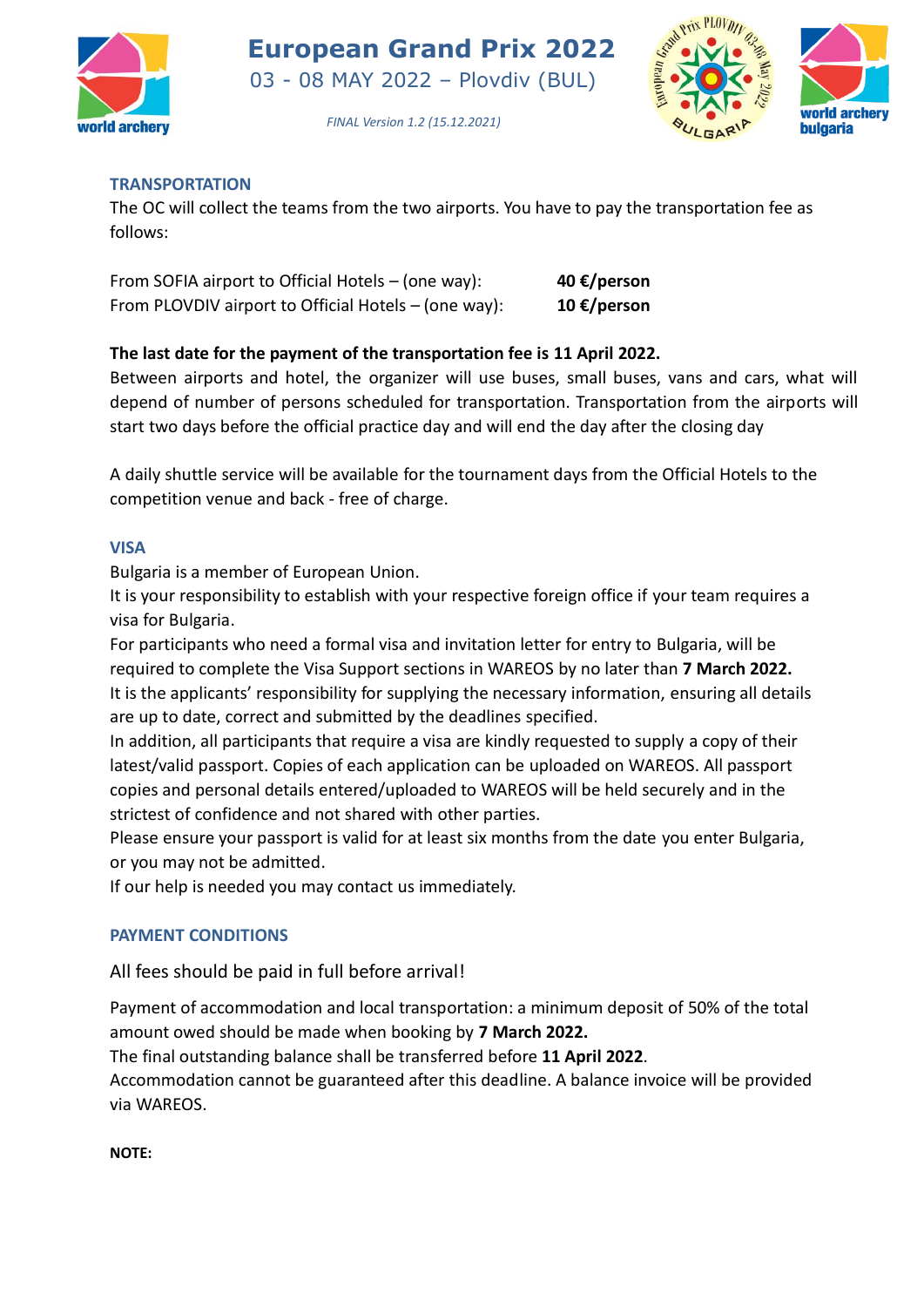



*FINAL Version 1.2 (15.12.2021)*

- Please indicate in the reference/notes section the team or reservation name that corresponds to the payment.
- All payment shall be made in EURO only by BANK TRANSFER.
- Bank transfer fees are responsible on the sender.
- Credit cards and Travel checks will not be accepted.

#### **BANK INFORMATION for ACCOMMODATION, TRANSPORTATION and ENTRY FEES:**

# BANK: **FIRST INVESTMENT BANK** SWIFT CODE: **FINVBGSF** IBAN: **BG13FINV91501203792590** ADDRESS: **37, Dragan Tsankov Blvd., 1797 Sofia, Bulgaria**

#### **NOTE:** ALL PAYMENTS SHALL BE MADE IN EURO

#### **CANCELLATIONS & CHANGES**

All cancellations and changes must be made through WAREOS / Open WAREOS:

- Should flight arrival details change last minute, please contact the Organising Committee using the details indicated in the team managers' booklet.
- If a participant's arrival is later than the original scheduled arrival date, the room will be charged from the date of the original booking in WAREOS.
- An email will automatically notify the Organising Committee and Member Association of any changes made in WAREOS.
- Cancellations received after **11 April 2022** no refund will be given. Refunds will be processed after the event.
- Name changes to team officials or athletes (same category and division) will be accepted up to 72 hours before the event without any additional charge.
- Should flight arrival details change last minute, please contact the Organising Committee using the details indicated in the Team Managers' Booklet.

# **HEALTH REGULATIONS (COVID-19)**

## **INFORMATION**

- Everybody should follow the Government/public health authorities measures (national and sport-specific regulations) and be aware of the travel restrictions
- For your information, Medical infrastructure/Hospital with proper care will be reachable within 15 minutes from the venue, where COVID-19 test can be done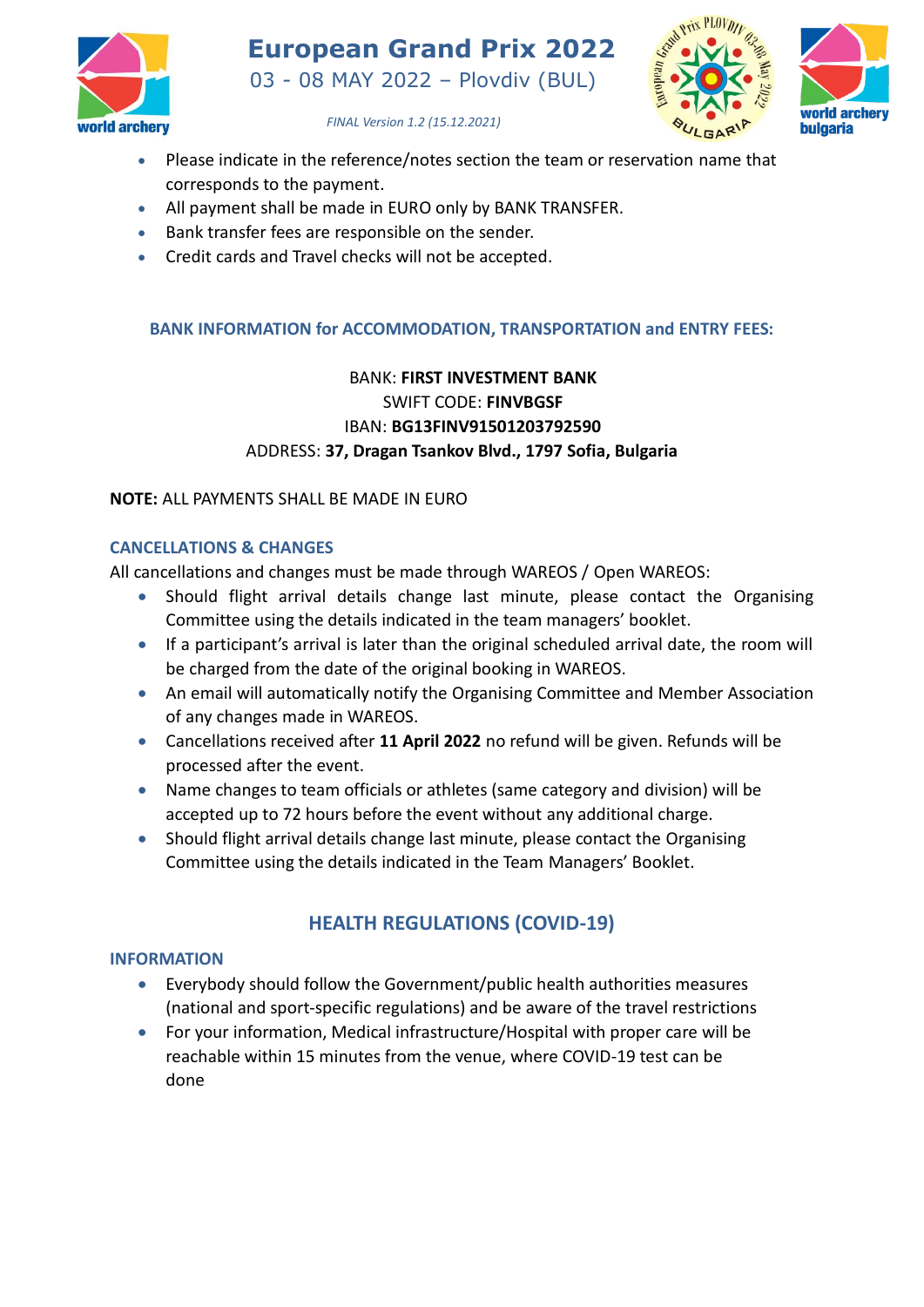

03 - 08 MAY 2022 – Plovdiv (BUL)



*FINAL Version 1.2 (15.12.2021)*

## **ADDITIONAL INFORMATION**

#### **TRAINING**

Training venues will be available starting from 29 April 2022.

For those teams wishing to arrive earlier and practice at a practice field we would be happy to organize a training camp for everyone who intends to come earlier. Please announce your arrival at the Training Camp by 7 March 2022.

#### **WEATHER IN PLOVDIV**

In this period in Plovdiv is sunny. The temperatures in May are expected to range between 23 and 28 degrees Celsius. The average in the last few years has been 25 degrees Celsius.

#### **MEDIA REGISTRATION**

Media representatives can apply for registration by emailing **[egp2022@abv.bg](mailto:egp2022@abv.bg)**

#### **INTERNET**

Will be available at the official hotels for free. There will also be Wi-Fi available for access to results at the venue.

#### **WATER**

Water will be available at the venue free of charge.

#### **MEALS**

The lunch is foreseen to be served at hotels. Team managers can request a lunchbox in Hotel where they are located to dine at FoP during the official days. Number of lunchboxes is limited.

#### **DRESS REGULATIONS**

WA & WAE dress regulations do apply.

#### **CLOSING PARTY**

Banquet or closing party will be organized or not depending on epidemiologic recommendation.

## **CLUB ARCHERS PARTICIPATION**

Other athletes (not competing as country but only as club) can register on Open WAREOS at <https://extranet.worldarchery.sport/> with their username and password if already registered in the past or register to get the log in details if it's the first time. After the creation of the profile, follow the instructions to register to the event. Contact Ms CECILE TOSETTI [\(wareos@archery.sport\)](mailto:wareos@archery.sport) in the World Archery Office with any questions regarding technical